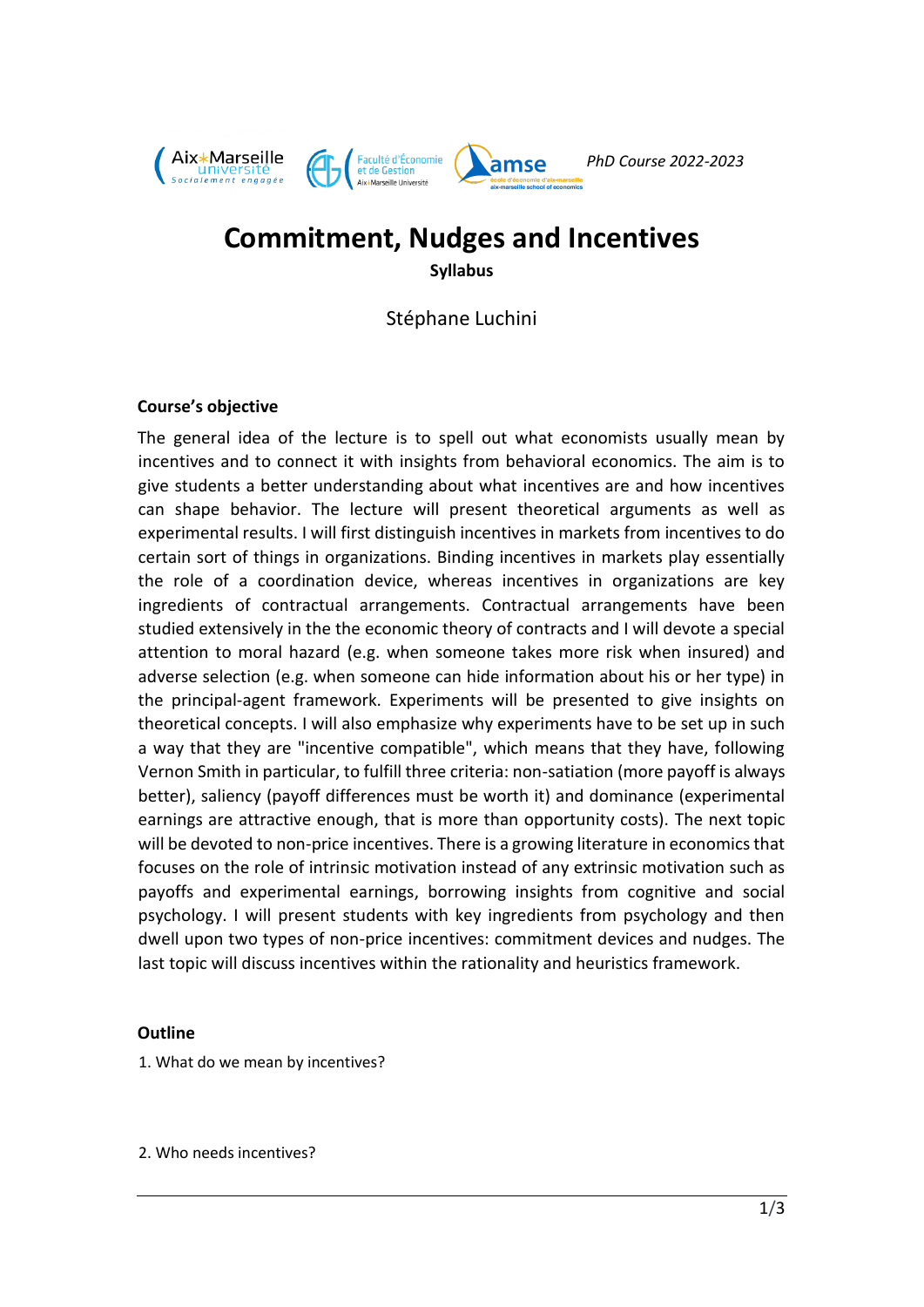

#### 3. Monetary incentives

3.1 Price incentives in markets and arbitrages

3.2 Contract theory: Moral hazard and adverse selection in principal-agent framework

3.3 Monetary incentives in the lab: Induced values, Money pumps and arbitrages Contracts and effort in the lab

3.4 Incentives in the field

4 Non-price incentives

- 4.1 Extrinsic and intrinsic motivation: The crowding-out effect
- 4.2 Compliance without pressure and commitment devices
- 4.3 Nudges
- 4.4 Ecological rationality, heuristics and incentives
- 6 What did we learn?

7 Are incentives always mutually beneficial?

# **Grading**

Students will be graded on the basis of a final short dissertation. The dissertation will be perpared at home. The dissertation will be reviewed based on the quality of the arguments. The topic of the dissertation will be either decided by the professor or jointly with the students.

# **References for the lecture**

Freedman, J. L., & Fraser, S. C. (1966). Compliance without pressure: The foot-in-the-door technique. Journal of Personality and Social Psychology, vol. 4(2): 195-202.

Frey, Bruno S., and Felix Oberholzer-Gee. (1997) "The Cost of Price Incentives: An Empirical Analysis of Motivation Crowding-Out." The American Economic Review, vol. 87(4): 746–755.

Grenier, J.Y « Faut-il rétablir l'esclavage en France ? Droit naturel, économie politique et esclavage au XVIIIe siècle » [Revue d'histoire moderne & contemporaine](https://www.cairn.info/revue-d-histoire-moderne-et-contemporaine.htm) [2010/2 \(n°](https://www.cairn.info/revue-d-histoire-moderne-et-contemporaine-2010-2.htm) 57-2)